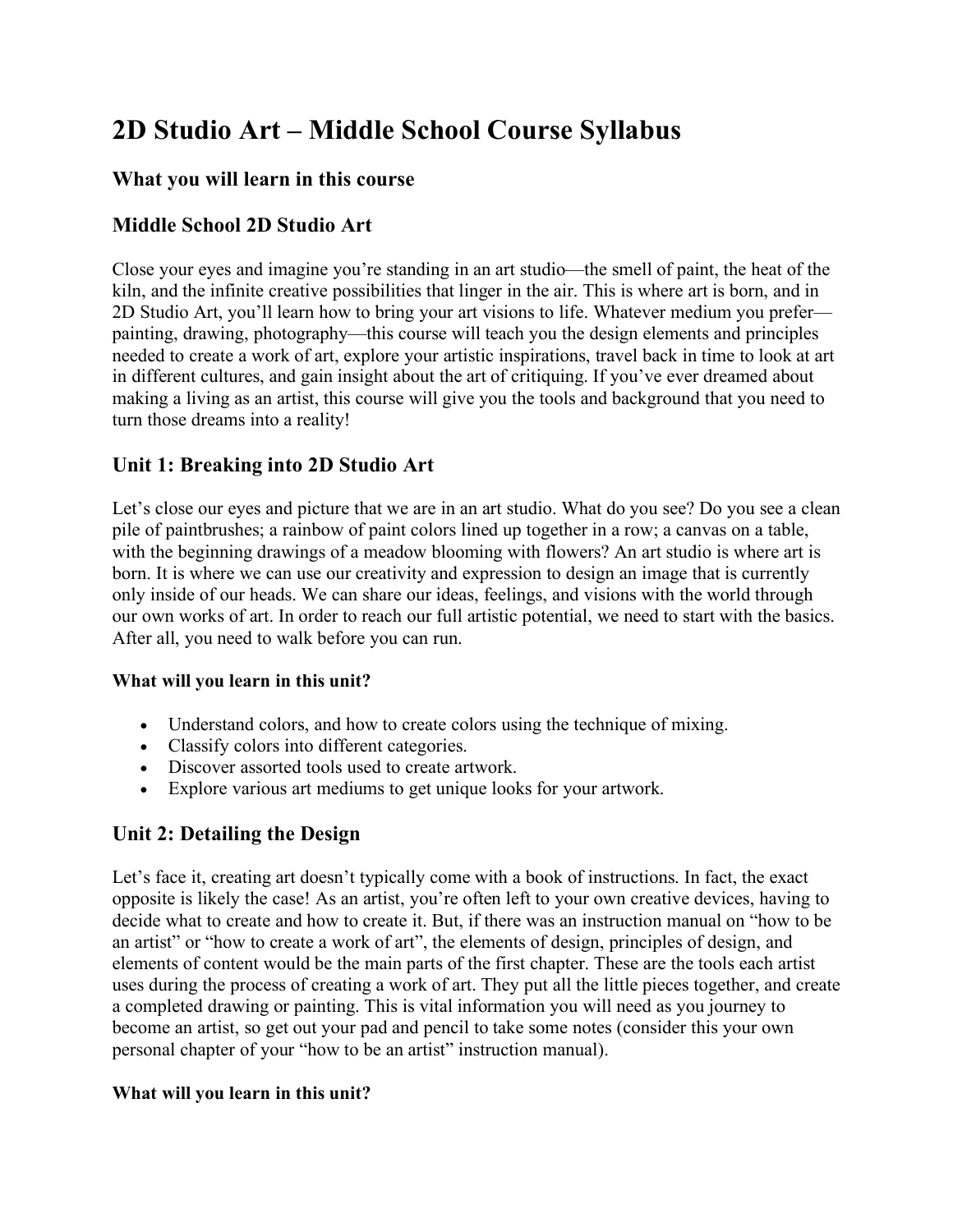- Identify the elements of design.
- Distinguish between the different principles of design.
- Understand the elements of content and how to use them in your own artwork.
- Use art vocabulary to correctly describe different elements of your artwork.

## **Unit 3: The Creative Process of Art**

Just because we aren't physically in an art studio at this very moment doesn't mean we can't learn all about art as if we were! In this unit, we will gather all of the information we can about creating art as if we were in an actual studio. We will explore different types of genres and styles that many artists use and learn about the differences between representational and abstract art. We'll learn and practice different tricks and techniques to make our own art shine. And, we will discover ways to connect art with other subjects to bring fun, creativity, and exploration to all learning areas. We may not be stepping into an art studio to do this work, but we sure will step into a digital one! Let's get started!

#### **What will you learn in this unit?**

- Identify different genres in the art world.
- Distinguish between representational and abstract art.
- Relate art genres with other academic subjects.
- Learn about famous artists and their exploration of particular genres and ideas.

# **Unit 4: Art and its Early Importance**

Think about your life from when you first started school until now. You have grown and learned so much in the past years! What you knew and the way you acted in kindergarten is so different from what you know and how you act now, but the information you learned in those early years shaped you into the person you are today. This act of growing, changing, and maturing is also something that has happened in the world of art! This unit is going to look at art in some of its oldest forms. We'll take you through the Stone Age into ancient Egypt, China, and Central America to see where and how practices commonly used today originated. We'll also discover how these early influences shaped art into the subject we know and love today.

#### **What will you learn in this unit?**

- Examine ancient art from all over the world.
- Learn how our early ancestors/artists created works of art.
- See into the lives of people from years ago by their art they left behind.
- Discover ways in which ancient art influenced how we create art today.

# **Middle School 2D Studio Art Midterm Exam**

- Review information acquired and mastered from this course up to this point.
- Take a course exam based on material from the first four units in this course (Note: You will be able to open this exam only one time.)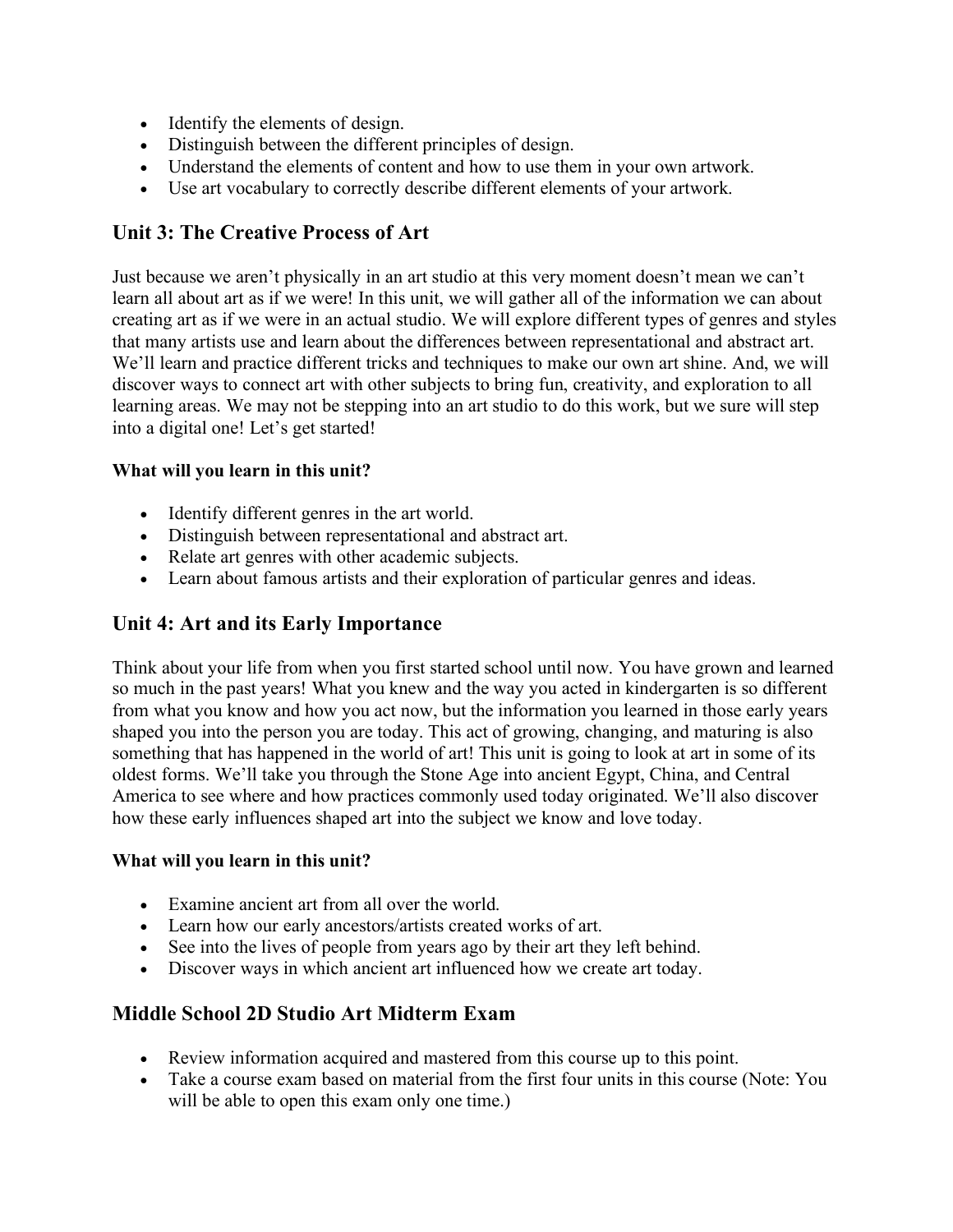# **Unit 5: Everyone's a Critic**

EVERYONE'S a critic. Hearing the word "critique" can be quite scary, especially when someone else is critiquing your work. Knowing that someone is going to look at (and judge) the beloved piece of art you spent so much time and effort on, brings forth many feelings. Nervousness (what if they don't like my work?!), judgment (they are going to think my art is terrible!), or embarrassment (I don't want anyone to look at my art!), might all come to the surface. However, critiques shouldn't be scary! In the art world, critiquing is an important part of the artistic process. Critiques are not meant to actually criticize but rather to provide new ideas, help artists improve their art, and let us better understand and describe pieces we are studying. We critique not only our own work but also the work of others. So get rid of your former fears of critiquing and jump into this unit knowing we are going to master the process of critiquing to improve our own artwork and help others improve theirs as well.

#### **What will you learn in this unit?**

- Understand what critiquing is.
- Discover why it is important to critique.
- Learn the critiquing process.
- Use art vocabulary during the critiquing process.

# **Unit 6: Discovering Culture Through Common Themes**

Just as people around the world are different in the best ways, so is their art! Different cultures bring different views and practices to their artwork, which makes viewing art around the world special and interesting. By looking at some of the common themes seen in different art forms throughout the world, we will develop a better appreciation for different cultures without even having to renew our passport! While on our journey, we'll also have the opportunity to look at different people and places around the world, learn a little bit about their cultures, and see a few examples of how they bring their own creativity to art. Climb aboard! This train is leaving the station!

#### **What will you learn in this unit?**

- Talk about common themes that are used in art throughout the world.
- See how the theme of daily life in art can show us differences in the cultures and lifestyles of people around the world.
- Understand how art can freeze a moment in time and give us the opportunity to look back on historical moments.
- Learn about celebrations and rituals that incorporate 2D art.
- See how the beauty of nature inspires artists throughout the world.

## **Unit 7: Where Art Lives**

Once a masterpiece is created, what happens to that piece of art? Where does it go? Art museums are a great place for us to visit famous pieces of art and see them for ourselves. There are also